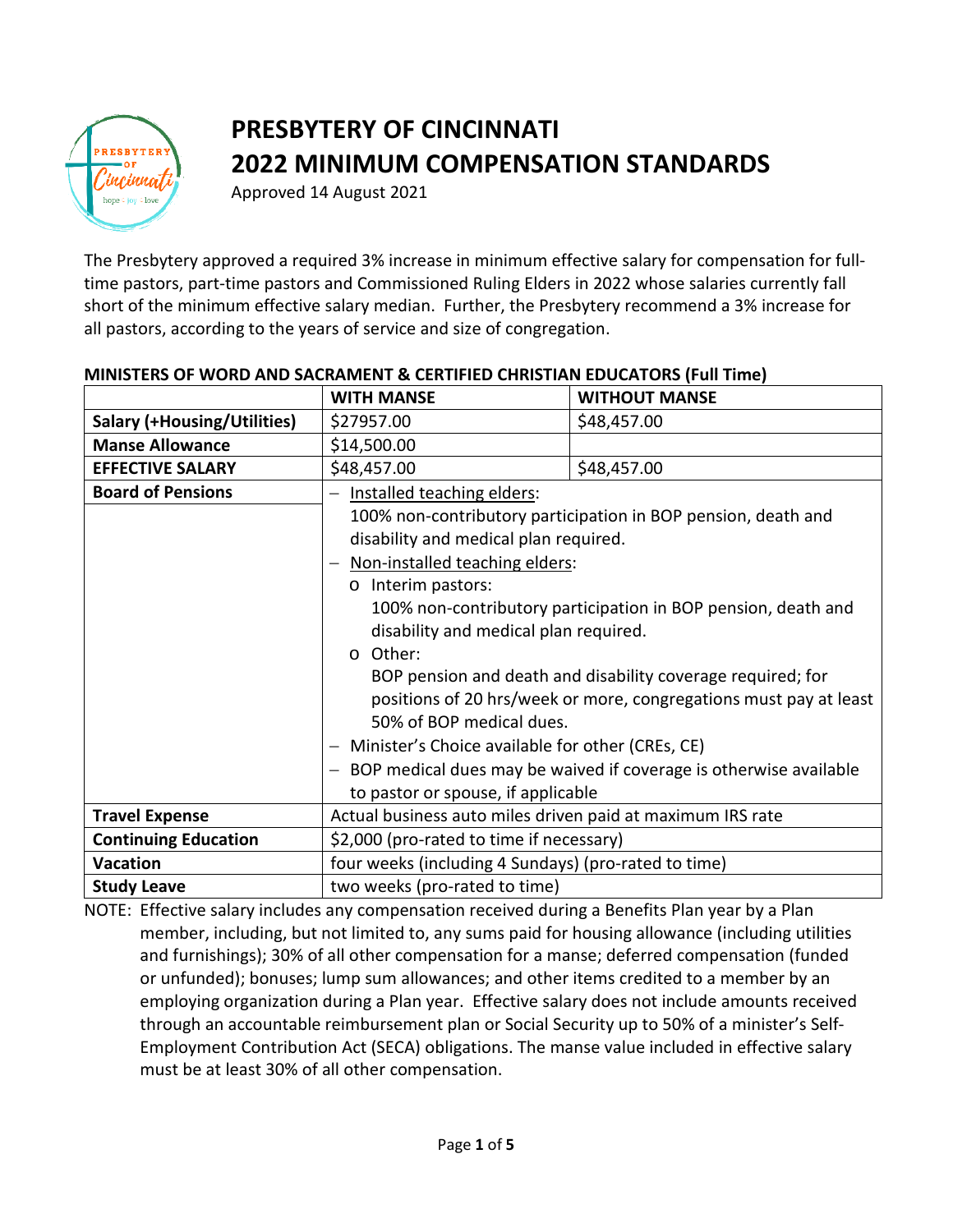# **CERTIFIED ASSOCIATE CHRISTIAN EDUCATORS (Full Time)**

| <b>EFFECTIVE SALARY</b>     | \$38,765.00                                                     |  |
|-----------------------------|-----------------------------------------------------------------|--|
|                             | (= 80% of "effective salary" for teaching elders/Certified CEs) |  |
| <b>Travel Expense</b>       | Actual business auto miles driven paid at maximum IRS rate      |  |
| <b>Continuing Education</b> | \$2,000 (pro-rated to time if necessary)                        |  |
| <b>Vacation</b>             | four weeks (including 4 Sundays) (pro-rated to time)            |  |
| <b>Study Leave</b>          | two weeks (pro-rated to time)                                   |  |

NOTE: The above financial minimums are based on 40 hours/week and may be prorated. Time allowances are defined as: "four weeks" is the amount of time the person ordinarily works in four weeks, and "two weeks" is defined as the amount of time the person ordinarily works in two weeks.

| CONTINUESTONED NOLING LEDENS (MAIL-TITLE |                                                            |  |
|------------------------------------------|------------------------------------------------------------|--|
| <b>Annual Compensation (Salary</b>       | \$14,537                                                   |  |
| + Housing/Utilities)                     | (= 60% of half-time "effective salary" for teaching elders |  |
| <b>Travel Expense</b>                    | Actual business auto miles driven paid at maximum RS rate  |  |
| <b>Continuing Education</b>              | \$1,000                                                    |  |
| <b>Vacation</b>                          | four weeks                                                 |  |
| <b>Study Leave</b>                       | two weeks                                                  |  |

#### **COMMISSIONED RULING ELDERS (Half-Time**

NOTE: The above financial minimums are based on 24 hours/week and may be prorated based on a lesser number of hours worked per week. Time allowances for vacation and study leave are not to be prorated based on hours worked perweek.

## **PROFESSIONAL EXPENSES:**

Sessions are encouraged to identify other reimbursable business expenses incurred by ruling elders commissioned to pastoral service and pay them an accountable reimbursement plan.

# **SABBATICAL POLICY**

Full-time pastors and certified church educators shall be eligible for sabbatical leave after six consecutive full-time years of service to an individual church/validated ministry. This policy shall be included in the Terms of Call for all Presbytery of Cincinnati pastors. The Session of the congregation and COM must approve the sabbatical at least 3 months in advance so plans can be made for worship and the life of the church.

The recommended length of the sabbatical leave is not less than 60 nor more than 90 days. Accrued vacation time and continuing education time may be attached to the sabbatical leave. Upon completion of the sabbatical leave, the incumbent pastor/educator would ordinarily, continue serving the same congregation for two years beyond the conclusion of such leave. In addition, congregations may limit sabbatical leave to one staff person per year, in multiple staff.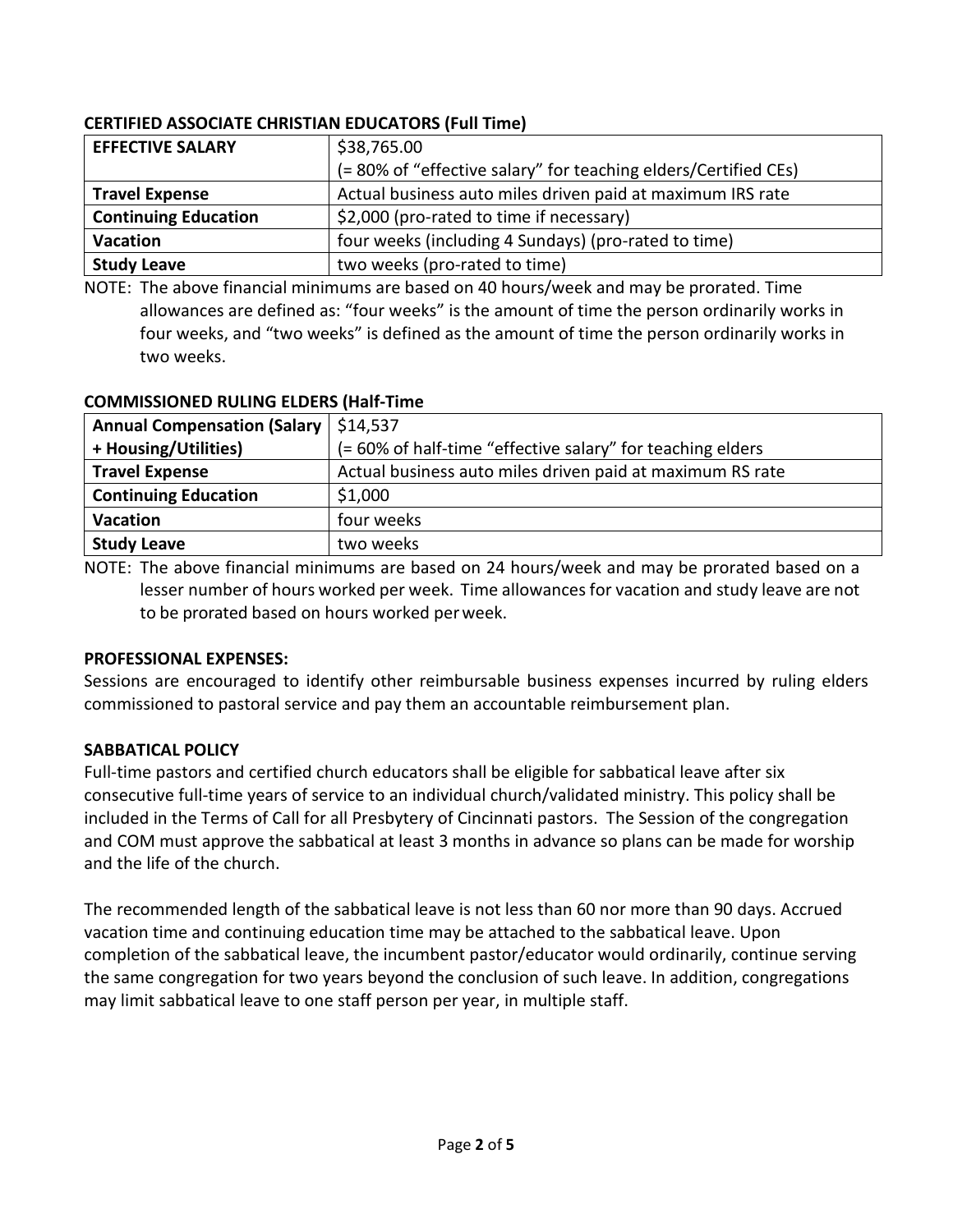## **PARENTAL LEAVE POLICY**

- 1. Maternity Leave an eight-week minimum beginning when deemed appropriate by the pastor's physician, no later than at birth. This leave may be in addition to Terms of Call vacation.
- 2. Paternity Leave an eight-week minimum following the birth of the child and within the first year.
- 3. Adoptive Leave an eight-week minimum following the placement of the child and within the first year.

Pastors will communicate their need for parent leave to the church's Session, Personnel Committee, or its equivalent, at least six weeks prior to the expected birth/arrival of the child. Pastor's salary, pension and insurance benefits continue during the leave. Professional reimbursements and continuing education are not available to pastors during parental leave.

#### **SEXUAL AND CHILD PROTECTION POLICIES**

All Terms of Call must indicate that the Pastor has reviewed, signed, and intends to comply with Presbytery and church Sexual and child protection policies.

COM FURTHER ENCOURAGES congregations that pay above minimum make at least a 3% increase in compensation for all pastors, according to the years of service and size of congregation.

COM is available to consult with teaching elders, certified Christian educators, and congregations about Healthcare Spending Accounts (such as Section 125s) and 403b Retirement Savings Plans.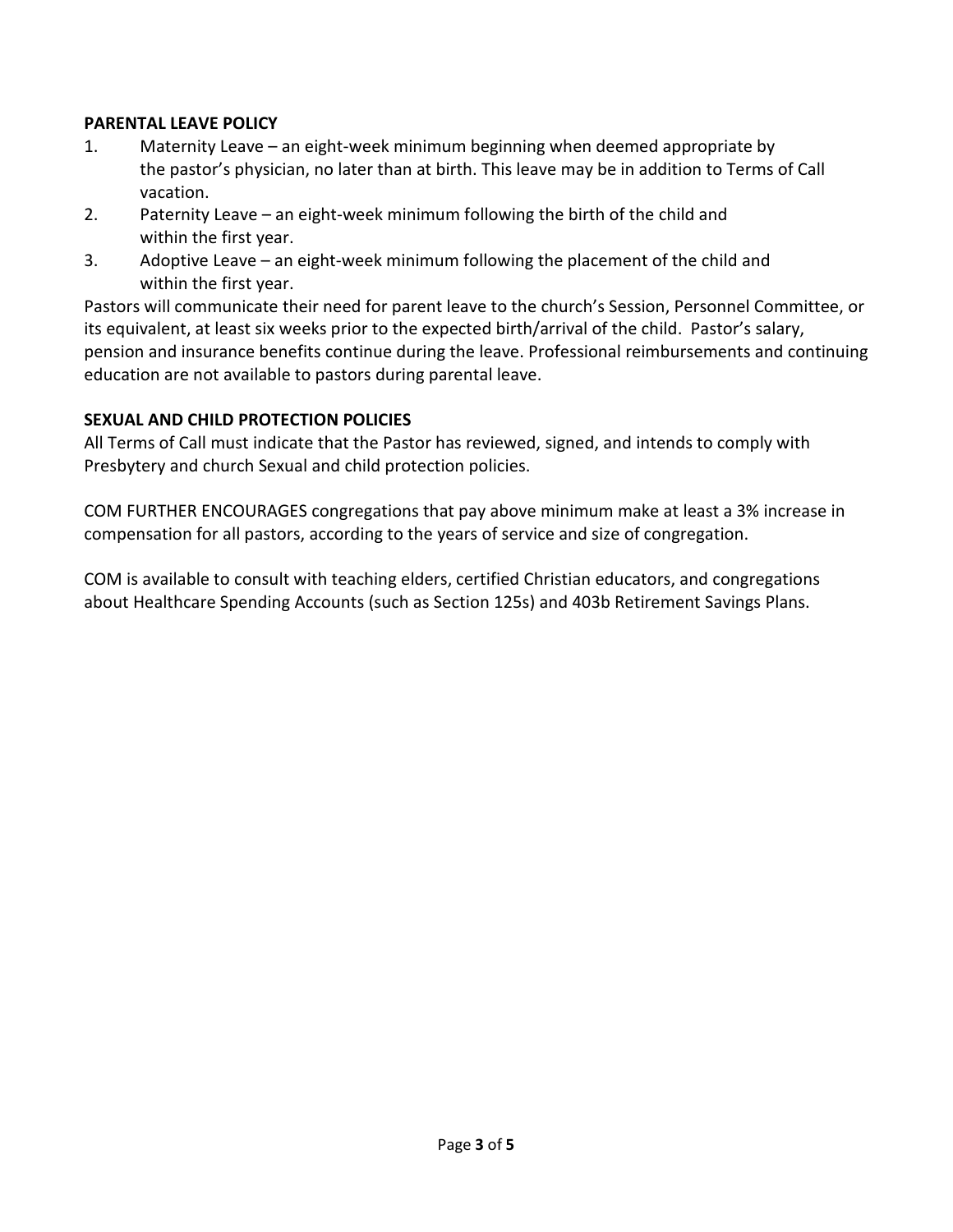## **Rationale**

Ministers and Elders routinely collaborate on matters of faith, spiritual health, and the day-today functioning of the congregation. Then—once a year—they address the sensitive issue of the minister's compensation.

The Committee on Ministry understands, and suggests to Sessions that it might helpful to give the minister's compensation package higher priority and consideration. A church should provide its staff with adequate income so that they can fulfill their roles without undue concern about current and future financial needs. Freedom from financial anxiety lets a pastor focus on his or her service. It also helps your church attract and retain qualified pastoral leadership. A good compensation package is the fair thing to do. It compensates pastoral leaders for their investment in education, as well as for their talent, experience, and effort. Finally, a compensation package serves a managerial and motivational function. It can reward staff for meeting agreed-upon goals.

Often a Session will adjust a compensation package for the following: • Church income, worship attendance, and setting (urban/rural) • Pastor's years of service, education plus additional circumstances such as: • Cost of living in your area/local economy • Pastoral performance, workload • Goodwill • History of previous raises for the pastor and other staff.

The current 2021 minimum compensation salary in each presbytery in the state of Ohio is as follows:

- \$54,937 Miami Valley Presbytery (Dayton)
- \$51,561 Scioto Valley Presbytery (Columbus)
- \$49,903 Western Reserve Presbytery (Cleveland)
- \$48,715 Maumee Valley Presbytery (Toledo)
- \$48,655 Presbytery of Detroit
- \$47,349 Presbytery of Lake Michigan
- **\$47,046 Presbytery of Cincinnati**
- \$45,320 Presbytery of Lake Huron
- \$45,000 Presbytery of Muskingum Valley
- \$43,775 Eastminster Presbytery (Youngstown/Akron)

This indicates that the Presbytery of Cincinnati, the third largest urban area in Ohio, is near the bottom of the compensation scale. We need to aspire to improve our salary expectation for those serving congregations. This also continues to be below Board of Pensions median effective salary for 2022 (\$62,100.00).

We implemented a 3% increase in salary in 2018 and 2019, and agreed (November 2019 Presbytery Gathering) to continue that level of increase for two additional years (2020 and 2021). This would put the minimum compensation for the Presbytery of Cincinnati at about mid-level benchmarked against our peer Presbyteries; this depends partly on the increases they enact in that same time period.

The 3% increase put the 2021 effective minimum salary at \$47,046.00.

## **The 3% increase for 2022 will be \$48,457.00.**